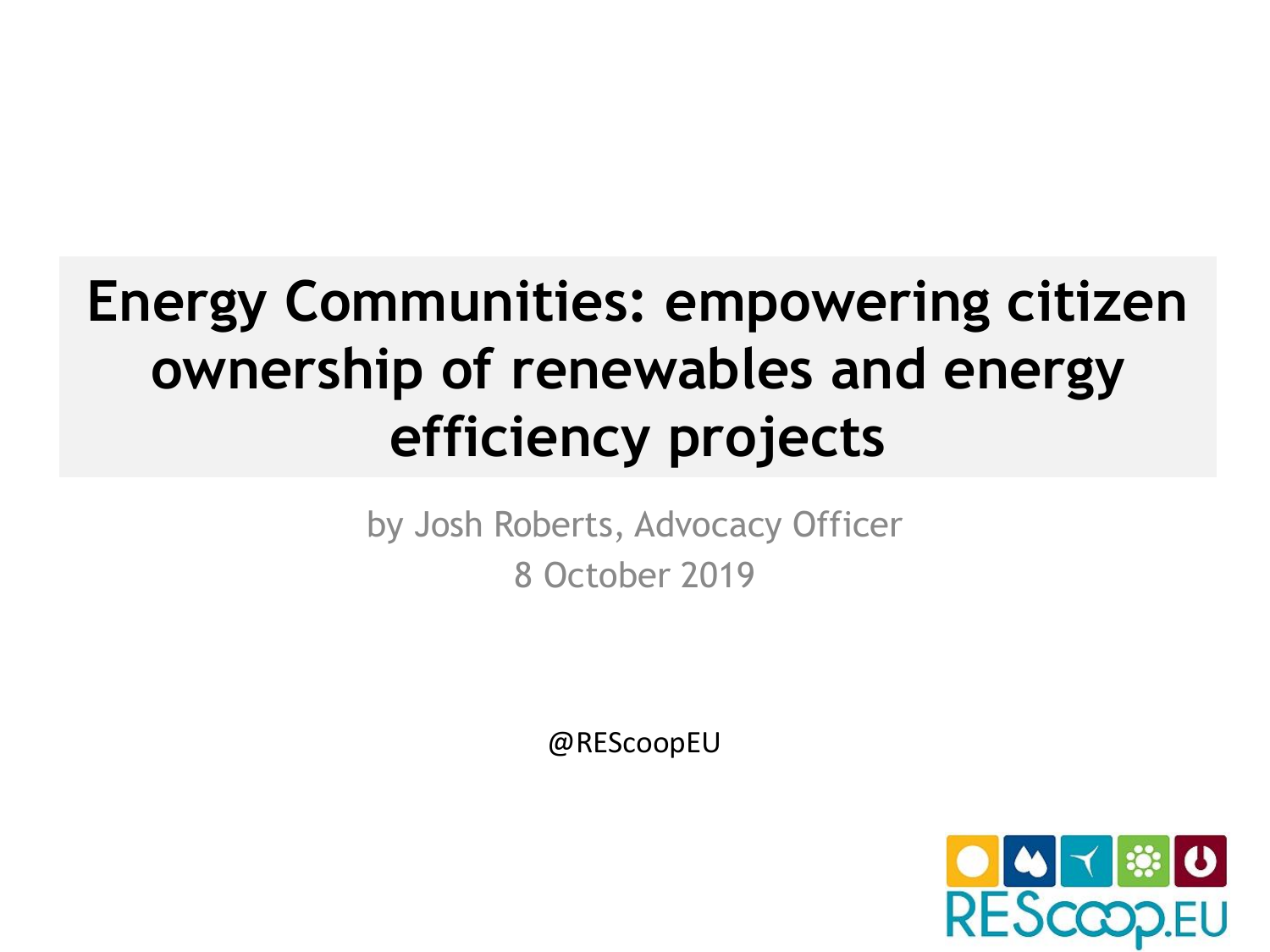## How do REScoops see the relationship between RES and EE?

Its not just about RES - EE is an important activity of REScoops

*For the energy transition to be successful, there is a need for a 50% overall cut in energy demand* 





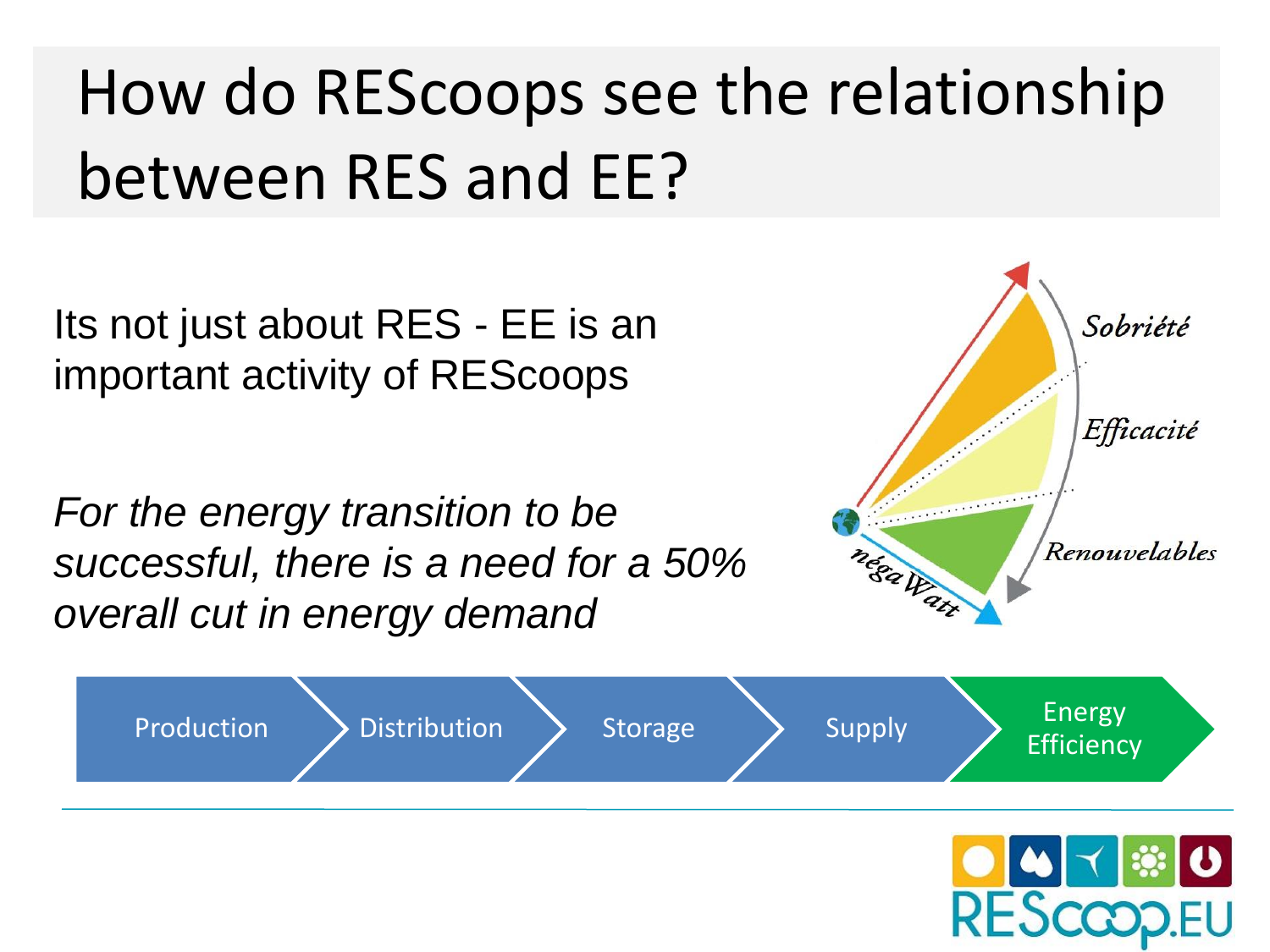## Renewables as low hanging fruit: addressing energy poverty



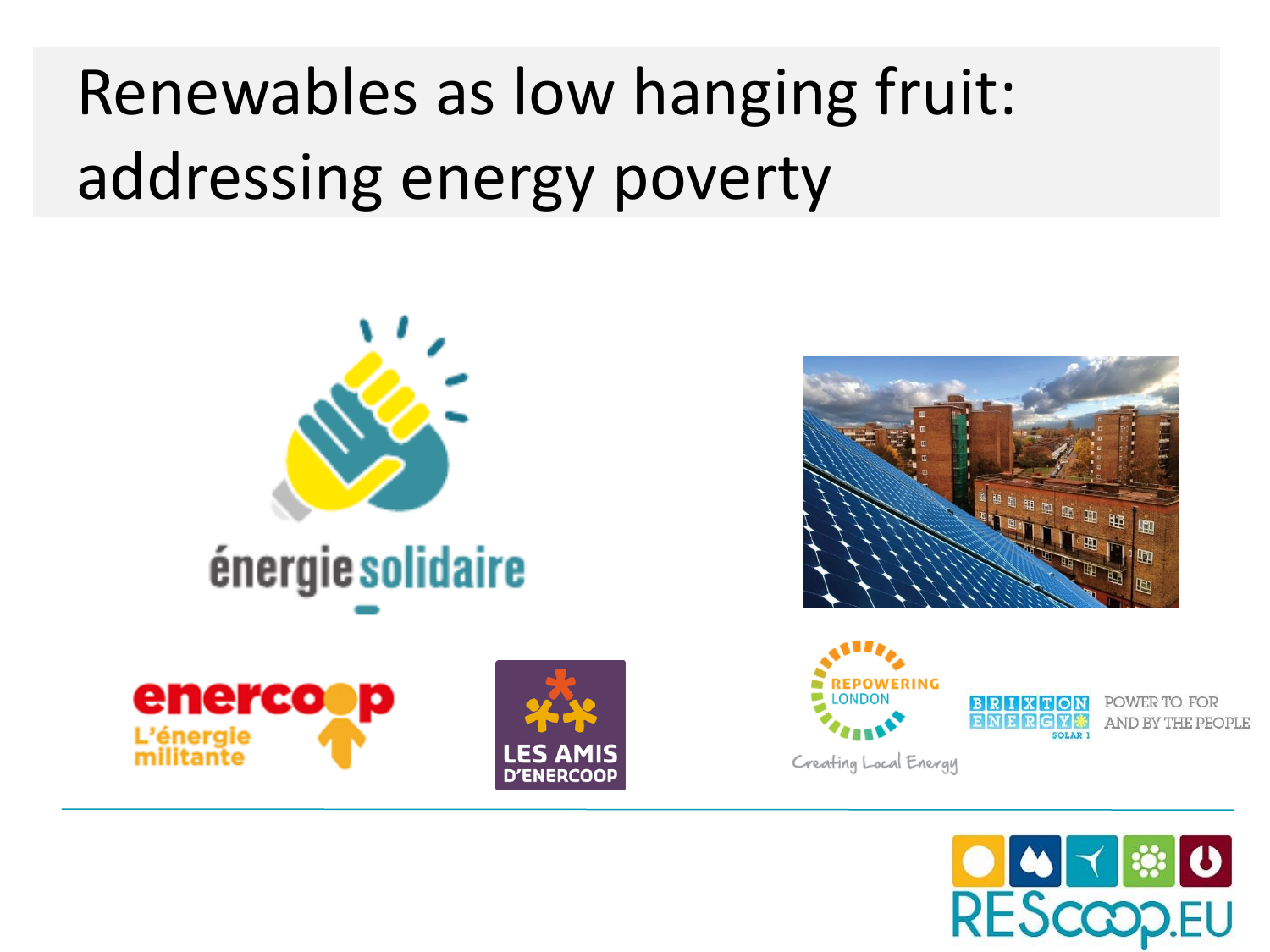## Renewables as low hanging fruit: financing renovations



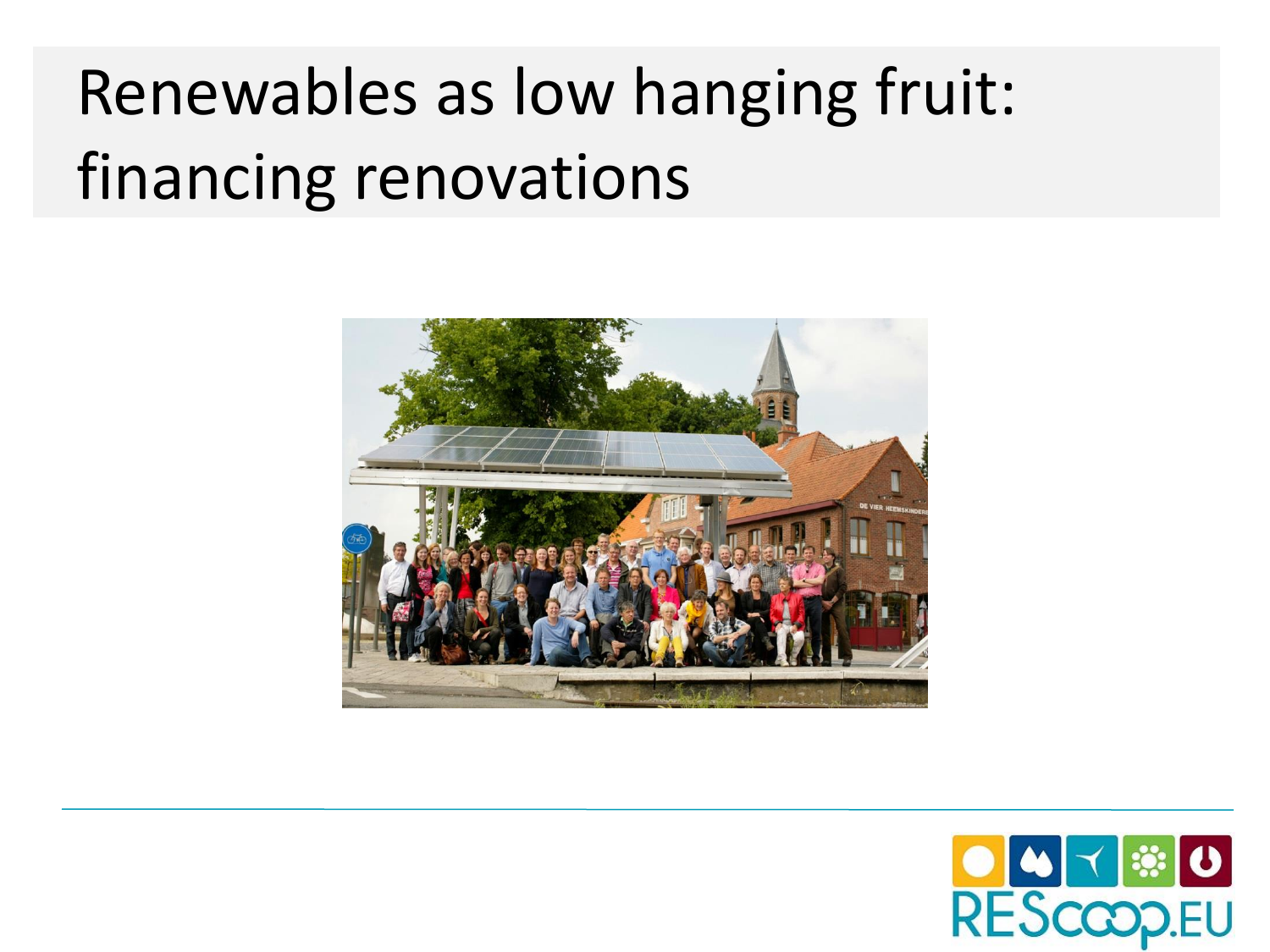## REScoop toolbox on energy efficiency:



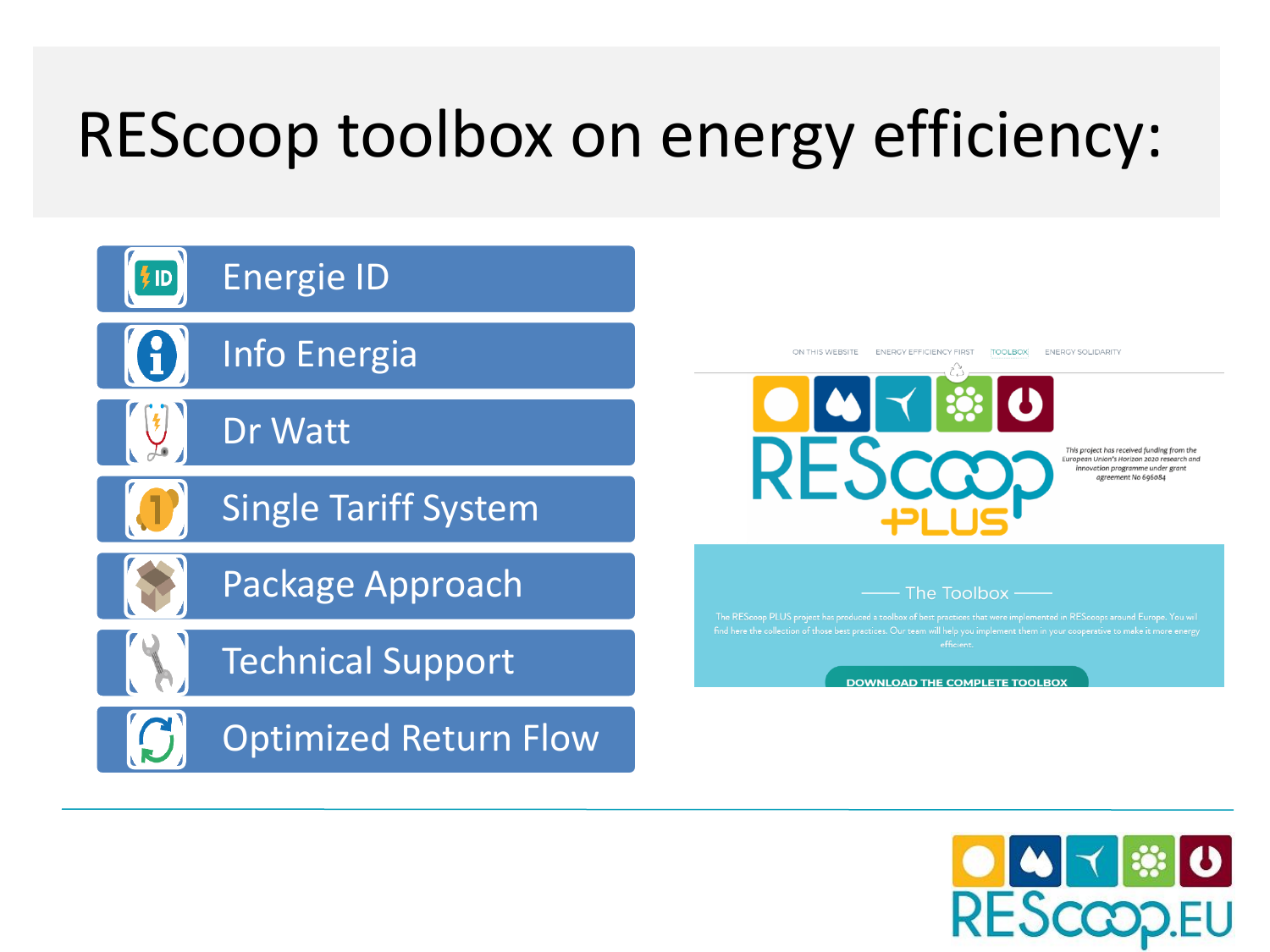#### **The Clean Energy Package**

a policy foundation for energy communities

| <b>Acknowledgment:</b><br>definitions of renewable<br>and citizens energy communities                |
|------------------------------------------------------------------------------------------------------|
| <b>Enabling Framework</b><br>to promote<br>& facilitate<br>development of<br>energy communities      |
| <b>Proportional</b><br>regulatory treatment<br>simplification of<br>administration and<br>procedures |
|                                                                                                      |

**Energy Union Governance:** monitoring & transparency of Member State action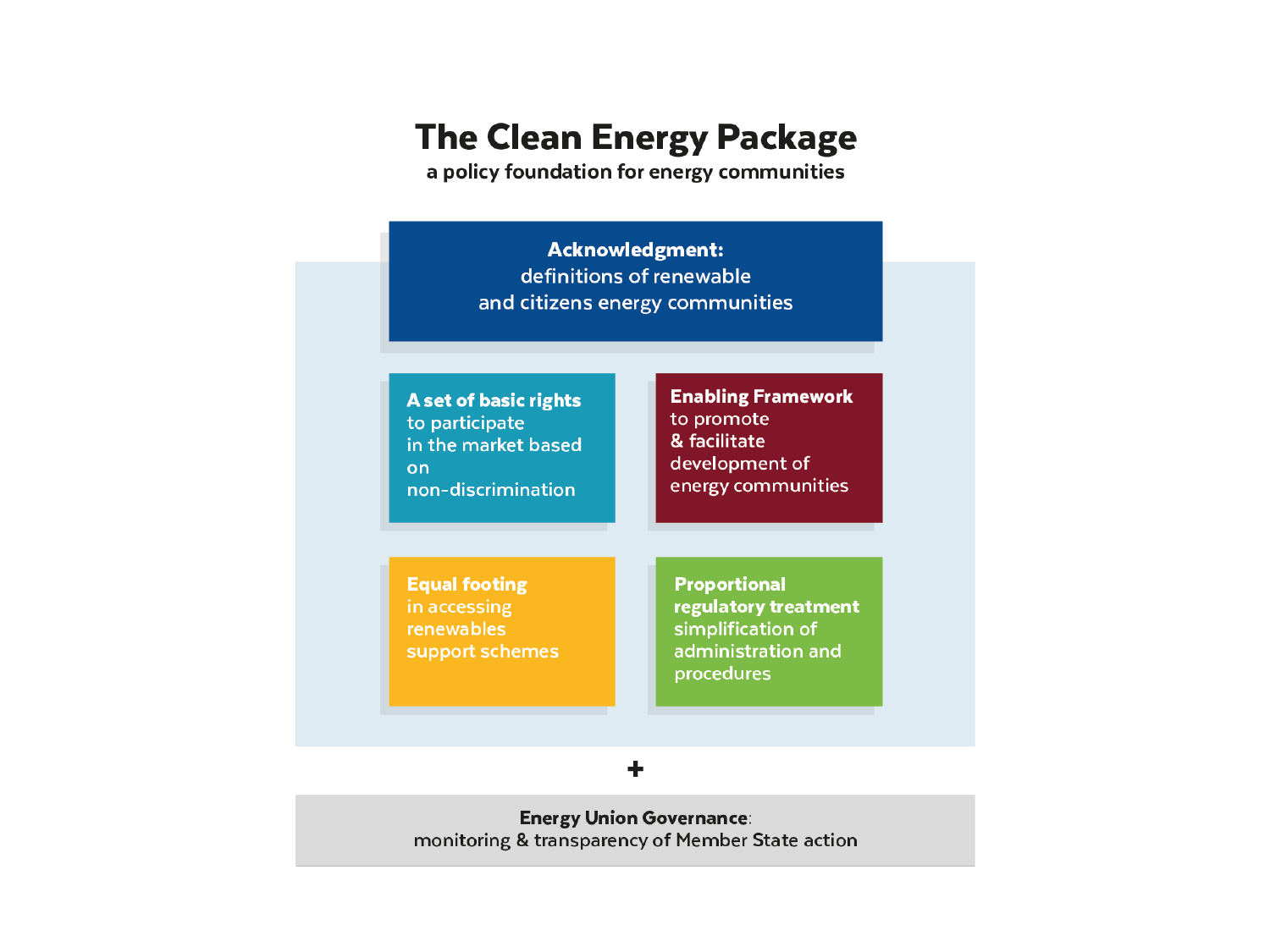# Renewable Energy Directive

The directive makes explicit link between renewable energy communities and encouragement of energy savings, addressing energy poverty

Required enabling frameworks must include:

*(b) specific measures to ensure that participation in renewable energy communities is accessible to all consumers, including those in low-income or vulnerable households or in social housing or who are tenants*

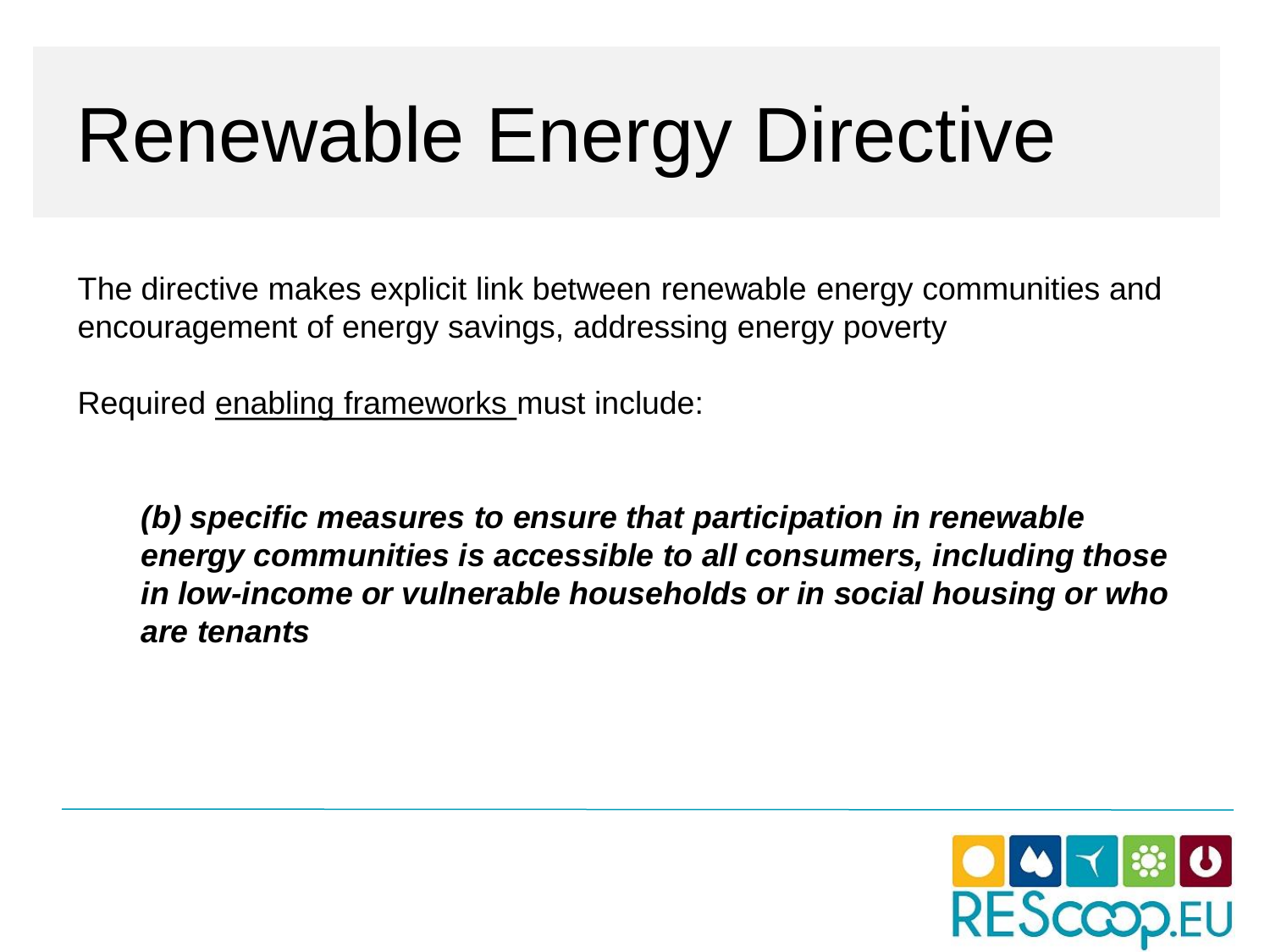## Electricity Directive

### **Definition**

Citizens energy communities may inter alia engage in energy efficiency services or other energy services to its shareholders or members

#### **Rights and enabling framework**

Guarantee access all suitable markets individually and through aggregation and to non-discriminatory and proportionate treatment

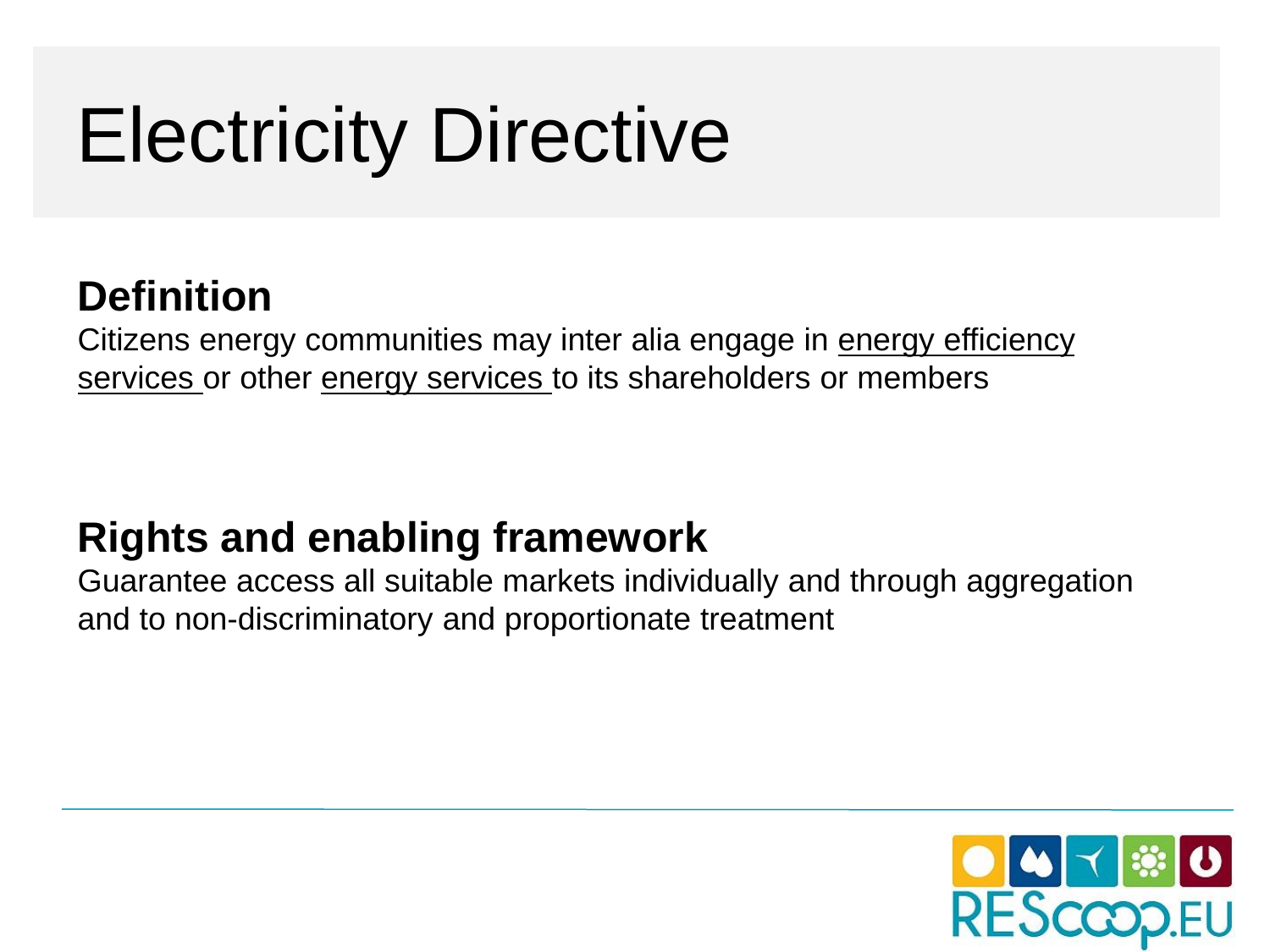## National Energy and Climate Plans

- **Member States should include** policies and measures to promote role of energy communities in implementation of EE policies and measures
	- $\triangleright$  Energy efficiency obligation schemes and alternative measures under Article 7 of the EED
	- $\triangleright$  Long-term strategy for the renovation of public and private residential and commercial buildings
	- $\triangleright$  promote energy services in the public sector
	- $\triangleright$  Other (incl. energy-efficient public procurement, measures to promote energy audits and energy management systems, consumer information and training measures

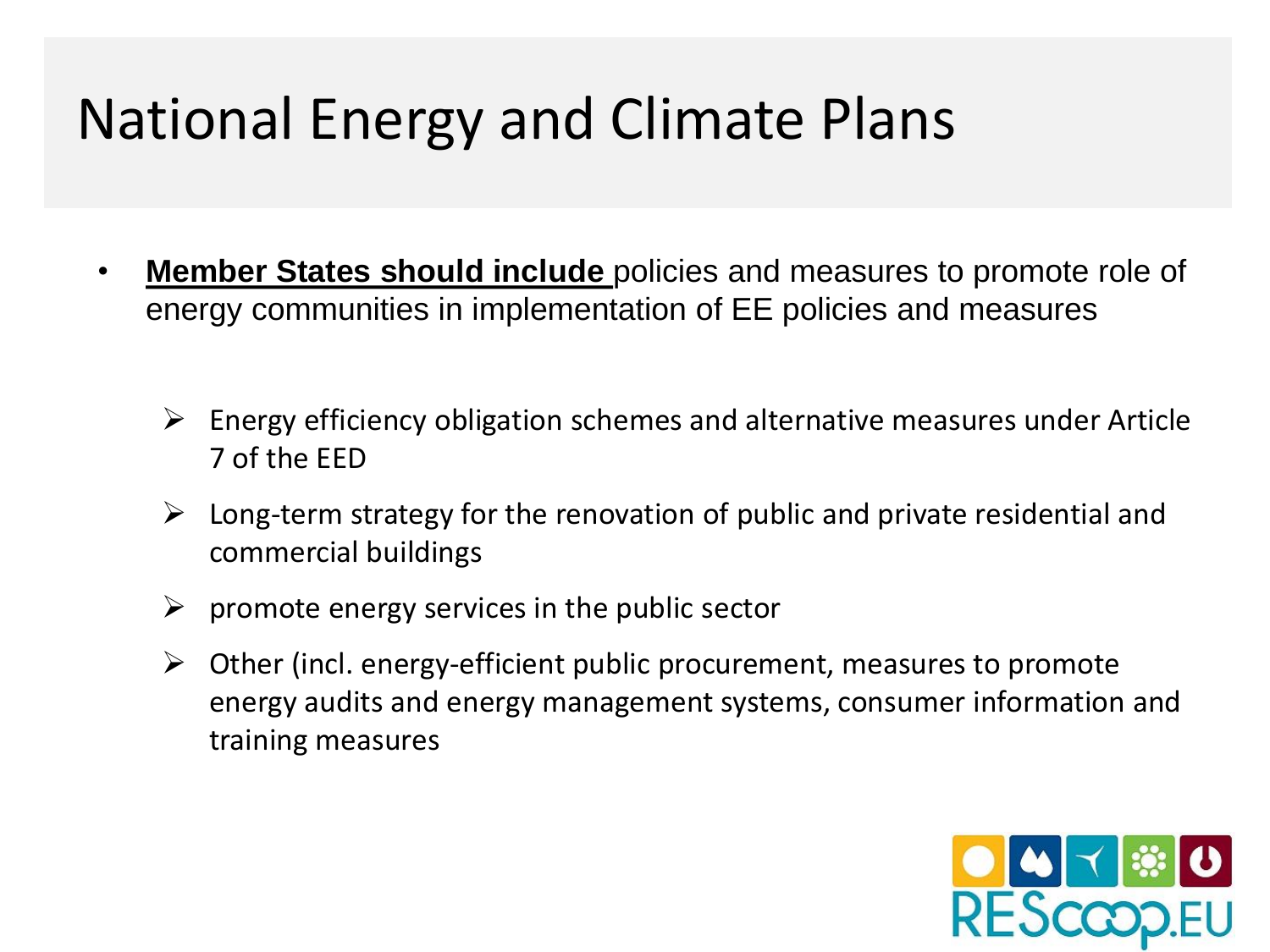## Recommendations for supporting energy communities at national level:

- 1. Regulations should be simplified so that citizens energy communities can act across the market (e.g. become suppliers, provide services, set up district heating networks)
- 2. Citizens energy communities should be encouraged to participate in EEO schemes and markets for energy savings
- 3. Citizens energy communities should be seen as partners in renovating national building stocks and informing consumers about how to reduce energy use
- 4. Actions to address energy poverty and vulnerability should include incentives for affected citizens to participate (e.g. investment support)